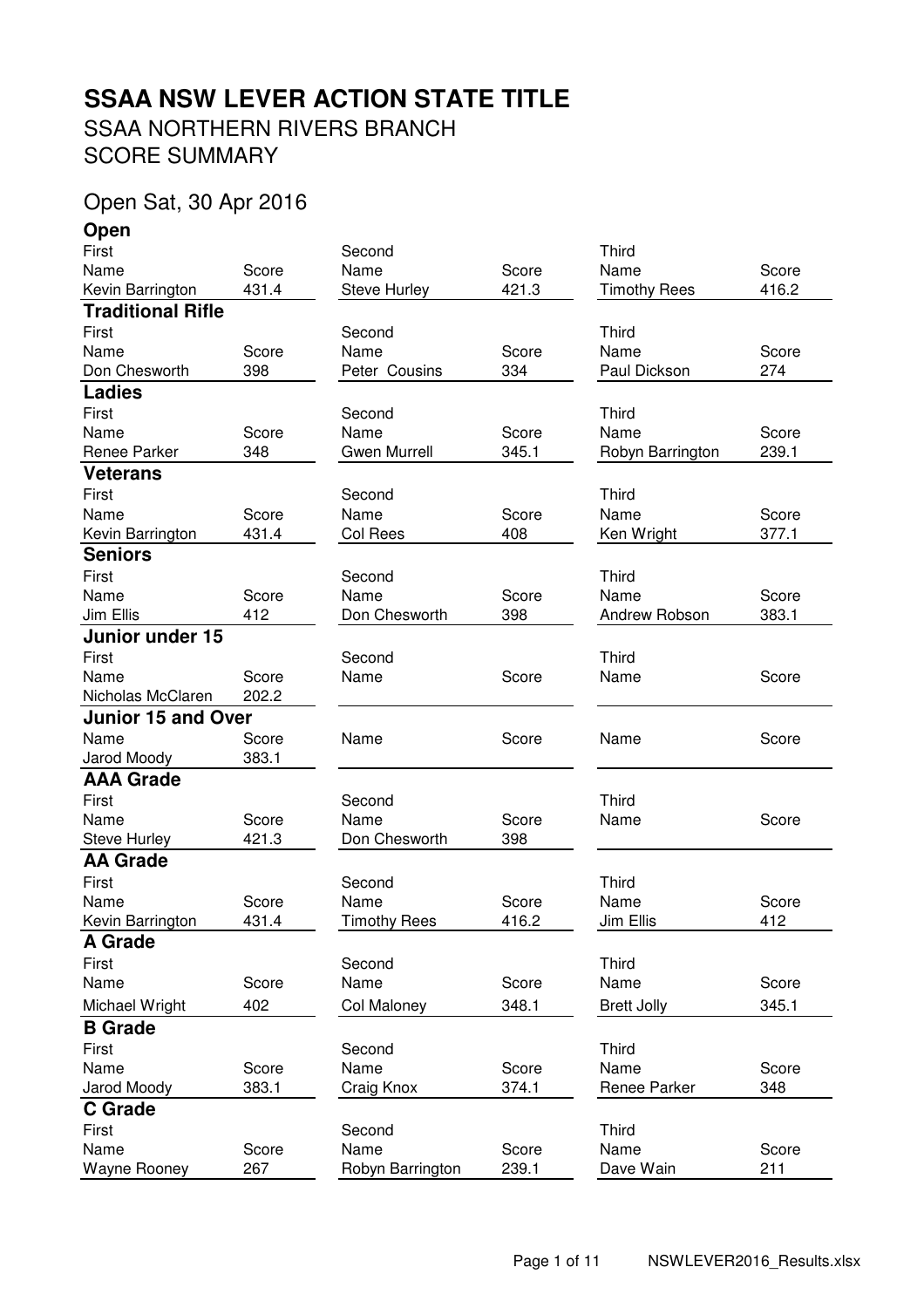# **SSAA NSW LEVER ACTION STATE TITLE**

## SSAA NORTHERN RIVERS BRANCH

### SCORE SUMMARY

Classic Calibre Sun, 1 May 2016

**Open**

| First                     |       | Second             |       | <b>Third</b>         |       |
|---------------------------|-------|--------------------|-------|----------------------|-------|
| Name                      | Score | Name               | Score | Name                 | Score |
| <b>Steve Hurley</b>       | 310.7 | Don Chesworth      | 290.3 | Scott Wagner         | 268.4 |
| <b>Ladies</b>             |       |                    |       |                      |       |
| First                     |       | Second             |       | <b>Third</b>         |       |
| Name                      | Score | Name               | Score | Name                 | Score |
| <b>Gwen Murrell</b>       | 164.1 | Renee Parker       | 154.1 | Robyn Barrington     | 65    |
| <b>Veterans</b>           |       |                    |       |                      |       |
| First                     |       | Second             |       | Third                |       |
| Name                      | Score | Name               | Score | Name                 | Score |
| <b>Larry Murrell</b>      | 256.5 | Kevin Barrington   | 244.1 | Allan McDonald       | 222.3 |
| <b>Seniors</b>            |       |                    |       |                      |       |
| First                     |       | Second             |       | <b>Third</b>         |       |
| Name                      | Score | Name               | Score | Name                 | Score |
| Don Chesworth             | 290.3 | Jim Ellis          | 262.1 | Kerry Guinea         | 261   |
| Junior under 15           |       |                    |       |                      |       |
| First                     |       | Second             |       | Third                |       |
| Name                      | Score | Name               | Score | Name                 | Score |
| Nicholas McClaren         | 226.1 |                    |       |                      |       |
| <b>Junior 15 and Over</b> |       |                    |       |                      |       |
| First                     |       | Second             |       | Third                |       |
| Name                      | Score | Name               | Score | Name                 | Score |
| Jarod Moody               | 189.2 |                    |       |                      |       |
| <b>AAA Grade</b>          |       |                    |       |                      |       |
| First                     |       | Second             |       | <b>Third</b>         |       |
| Name                      | Score | Name               | Score | Name                 | Score |
| <b>Steve Hurley</b>       | 310.7 | Don Chesworth      | 290.3 |                      |       |
| <b>AA Grade</b>           |       |                    |       |                      |       |
| First                     |       | Second             |       | <b>Third</b>         |       |
| Name                      | Score | Name               | Score | Name                 | Score |
| Jim Ellis                 | 262.1 | Kevin Barrington   | 244.1 | <b>Timothy Rees</b>  | 227.1 |
| <b>A Grade</b>            |       |                    |       |                      |       |
| First                     |       | Second             |       | <b>Third</b>         |       |
| Name                      | Score | Name               | Score | Name                 | Score |
| Scott Wagner              | 268.4 | Kerry Guinea       | 261   | <b>Larry Murrell</b> | 256.5 |
| <b>B</b> Grade            |       |                    |       |                      |       |
| First                     |       | Second             |       | <b>Third</b>         |       |
| Name                      | Score | Name               | Score | Name                 | Score |
| Craig Knox                | 265.2 | <b>Brett Jolly</b> | 263.1 | Allan McDonald       | 222.3 |
| <b>C</b> Grade            |       |                    |       |                      |       |
| First                     |       | Second             |       | <b>Third</b>         |       |
| Name                      | Score | Name               | Score | Name                 | Score |
| Murray Turner             | 247.2 | Nicholas McClaren  | 226.1 | Jarod Moody          | 189.2 |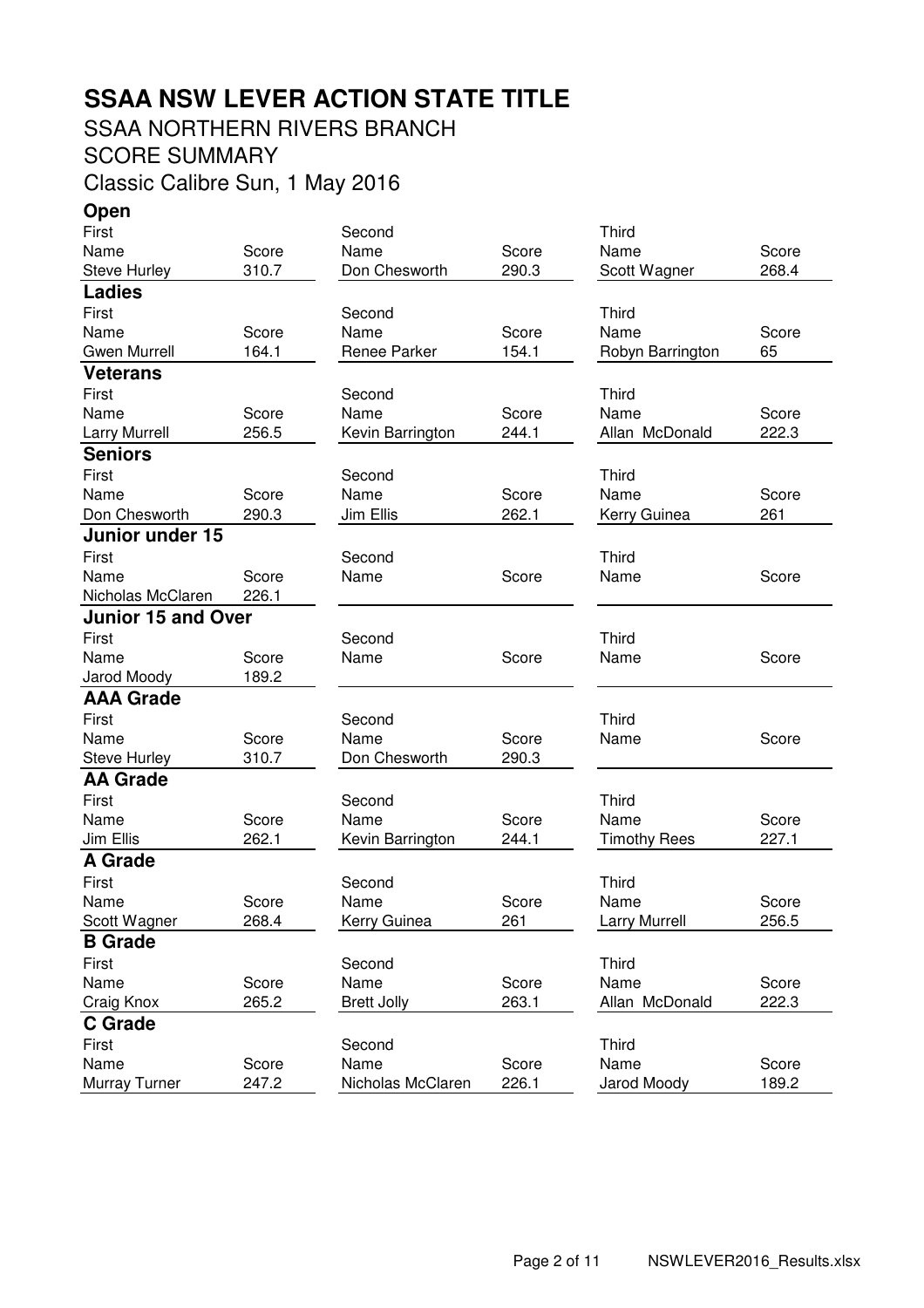# **SSAA NSW LEVER ACTION STATE TITLE**

## SSAA NORTHERN RIVERS BRANCH

## SCORE SUMMARY

#### 2 Gun Overall

| First         |        | Second            |       | Third            |       |
|---------------|--------|-------------------|-------|------------------|-------|
| Name          | Score  | Name              | Score | Name             | Score |
| Steve Hurley  | 731.10 | Don Chesworth     | 688.3 | Kevin Barrington | 675.5 |
| 2 Gun Ladies  |        |                   |       |                  |       |
|               |        |                   |       |                  |       |
| First         |        | Second            |       | <b>Third</b>     |       |
| Name          | Score  | Name              | Score | Name             | Score |
| Gwen Murrell  | 509.2  | Renee Parker      | 502.1 | Robyn Barrington | 304.1 |
|               |        |                   |       |                  |       |
| 2 Gun Juniors |        |                   |       |                  |       |
| First         |        | Second            |       | Third            |       |
| Name          | Score  | Name              | Score | Name             | Score |
| Jarod Moody   | 572.3  | Nicholas McClaren | 428.3 |                  |       |

### National Proficiency Medals Issued

| Open           |       |               |               |
|----------------|-------|---------------|---------------|
| Name           | Score | Medal         | Medal issued  |
| Jarod Moody    | 90.1  | Silver        | Silver        |
| Michael Wright | 84    | <b>Bronze</b> | <b>Bronze</b> |
| Andrew Robson  | 82    | <b>Bronze</b> | <b>Bronze</b> |
| Col Maloney    | 88.1  | Silver        | <b>Bronze</b> |
| <b>Classic</b> |       |               |               |
| Name           | Score | Medal         |               |
| Peter Cousins  | 79    | <b>Bronze</b> | <b>Bronze</b> |
|                |       |               |               |

#### NSW Proficiency Medals Issued **Open**

| Name               | Score | Medal score shot | Medal issued  |
|--------------------|-------|------------------|---------------|
| Don Chesworth      | 98    | Gold             | Gold          |
| Kevin Barrington   | 89    | Silver           | Silver        |
| Craig Knox         | 80.1  | <b>Bronze</b>    | Silver        |
| Michael Wright     | 96    | Gold             | Silver        |
| Jarod Moody        | 93    | Silver           | Silver        |
| Scott Wagner       | 92.1  | Silver           | Silver        |
| Craig Cousins      | 88    | Silver           | Silver        |
| Andrew Robson      | 88    | Silver           | <b>Bronze</b> |
| <b>Brett Jolly</b> | 77    | <b>Bronze</b>    | <b>Bronze</b> |
| Col Maloney        | 78    | <b>Bronze</b>    | <b>Bronze</b> |
| Peter Cousins      | 80    | <b>Bronze</b>    | <b>Bronze</b> |
| Col Rees           | 81    | <b>Bronze</b>    | <b>Bronze</b> |
|                    |       |                  |               |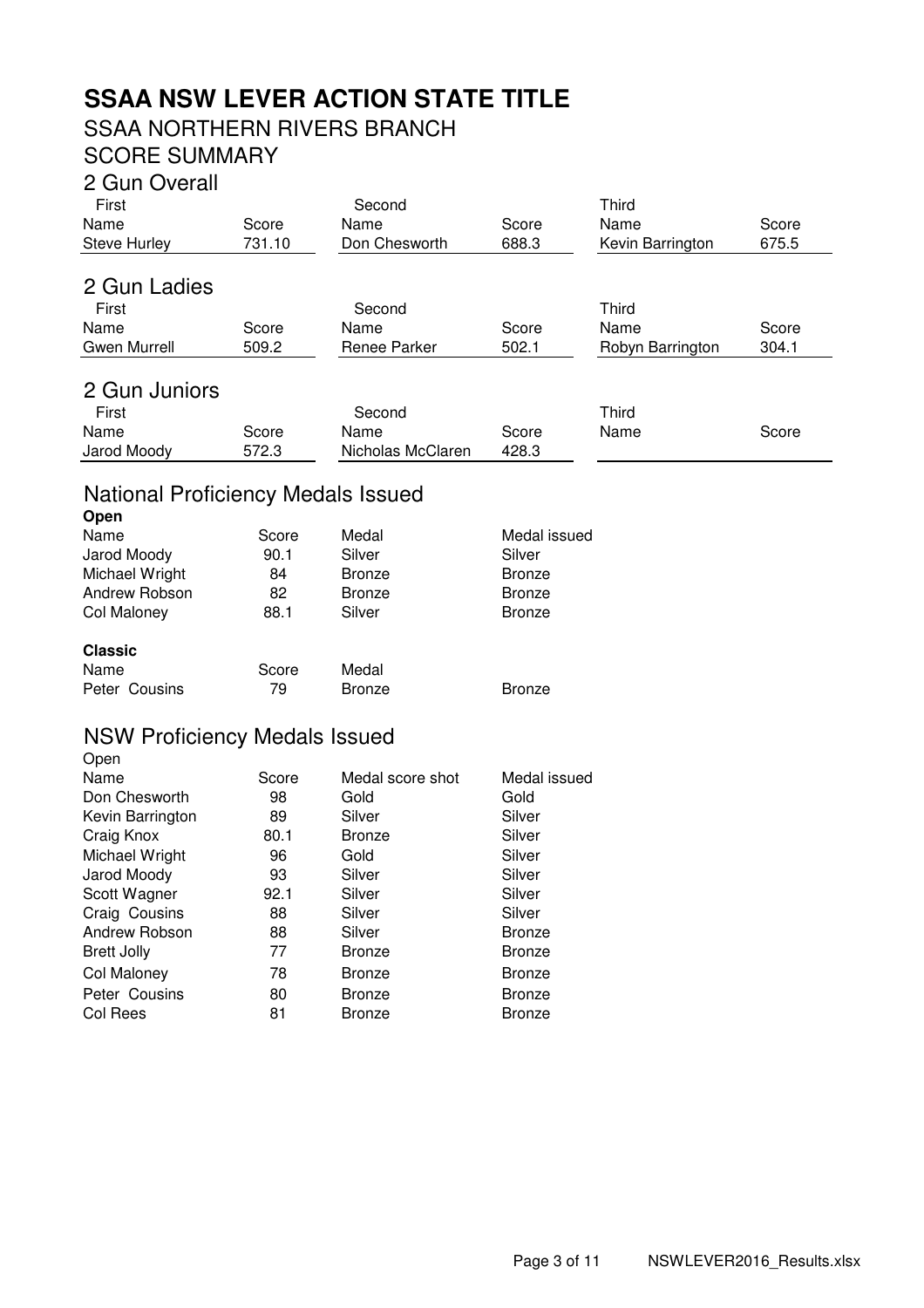|                 |                      |            |        |         |                       | SSAA NSW LEVER ACTION STATE TITLE OPEN CHAMPIONSHIP, |                 |                 |                 |                |                 |                 |                 |                 |                 |                 |                  |                 |                     |
|-----------------|----------------------|------------|--------|---------|-----------------------|------------------------------------------------------|-----------------|-----------------|-----------------|----------------|-----------------|-----------------|-----------------|-----------------|-----------------|-----------------|------------------|-----------------|---------------------|
|                 |                      |            |        |         |                       | <b>SSAA NORTHERN RIVERS BRANCH Sat, 30 Apr 2016</b>  |                 |                 |                 |                |                 |                 |                 |                 |                 |                 |                  |                 |                     |
| Detail          | Name                 | Grade      | Class  | Group   | Tradition<br>al Rifle | Calibre                                              | T1              | T <sub>2</sub>  | T <sub>3</sub>  | T <sub>4</sub> | T <sub>5</sub>  | T <sub>6</sub>  | T <sub>7</sub>  | T <sub>8</sub>  | T <sub>9</sub>  | T <sub>10</sub> | Total            | Nat<br>Medal    | <b>NSW</b><br>Medal |
| A1              | Ken Wright           | AA         | Mens   | Veteran |                       | 22LR                                                 | 45.1            | 34              | 41              | 36             | $\overline{38}$ | $\overline{32}$ | 45              | $\overline{37}$ | $\overline{34}$ | 35              | 377.1            | 83.1            | 66                  |
| A <sub>2</sub>  | Jim Ellis            | AA         | Mens   | Senior  |                       | 22Mag                                                | 43              | 45              | 37              | 46             | 46              | 45              | 46              | 32              | 36              | 36              | 412              | 89              | 90                  |
| A <sub>3</sub>  | Allan McDonald       | AA         | Mens   | Veteran |                       | 22LR                                                 | 48.2            | 45              | 42.1            | 46             | 42.1            | 39              | 41              | 22              | 25              | 26              | 376.4            | 90.3            | 84                  |
| A4              | <b>Steve Hurley</b>  | <b>AAA</b> | Mens   | Adult   |                       | 222Rem                                               | 48              | 47              | 48              | 49             | 36.1            | 38              | 46              | 34.1            | 40              | 35.1            | 421.3            | 84.1            | 85                  |
| A <sub>5</sub>  | Nicholas McClaren    | C          | Mens   | Junior  | Y                     | 22LR                                                 | 23.1            | $\overline{17}$ | $\overline{27}$ | 34             | 8               | $\overline{25}$ | 17              | 16              | $\mathbf 0$     | 35.1            | 202.2            | 31.1            | $\overline{42}$     |
| A <sub>6</sub>  | Kevin Barrington     | <b>AA</b>  | Mens   | Veteran |                       | 22Mag                                                | 44              | 45              | 46.1            | 47.1           | 42.2            | 44              | 50              | 32              | 39              | 42              | 431.4            | 86.2            | 89                  |
| A7              | <b>Craig Knox</b>    | B          | Mens   | Adult   |                       | 22LR                                                 | 40              | 36.1            | 43              | 36             | 46              | 44              | 43              | 27              | $\overline{34}$ | $\overline{25}$ | 374.1            | 86              | 80.1                |
| A <sub>8</sub>  | Don Chesworth        | <b>AAA</b> | Mens   | Senior  | Y                     | 25-35                                                | 45              | 48              | 33              | 43             | $\overline{43}$ | $\overline{50}$ | $\overline{37}$ | $\overline{41}$ | $\overline{39}$ | $\overline{19}$ | 398              | 88              | 98                  |
| A <sub>9</sub>  | Michael Wright       | А          | Mens   | Adult   |                       | 22LR                                                 | 40              | 46              | 45              | 46             | 44              | 50              | 44              | 18              | 33              | 36              | 402              | 84              | 96                  |
| A10             | <b>Craig Cousins</b> | AA         | Mens   | Adult   |                       | 22LR                                                 | $\overline{38}$ | $\overline{38}$ | 44.1            | 43             | 44.1            | $\overline{50}$ | $\mathbf{0}$    | 44              | $\overline{38}$ | $\overline{33}$ | 372.2            | 82.1            | $\overline{88}$     |
| A11             | Paul James           | AA         | Mens   | Veteran |                       | 22LR                                                 | 24              | 29              | 40              | 28.1           | 33              | 44              | 45              | 29              | 38              | $\overline{25}$ | 335.1            | 57              | 73                  |
| A12             | Russell Smith        | B          | Mens   | Senior  |                       | 22LR                                                 | 18              | $\overline{18}$ | $\mathbf 0$     | 16             | $\overline{20}$ | $\overline{17}$ | $\overline{13}$ | 18              | $\overline{27}$ | $\overline{36}$ | $\overline{183}$ | $\overline{38}$ | $\overline{35}$     |
| A <sub>13</sub> | Paul Dickson         | A          | Mens   | Senior  | Y                     | 30-30                                                | 26              | 31              | 40              | 33             | $\overline{18}$ | $\overline{35}$ | 41              | $\overline{22}$ | $\overline{20}$ | 8               | $\overline{274}$ | $\overline{44}$ | 66                  |
| A14             | <b>Andrew Robson</b> | AA         | Mens   | Senior  |                       | 22LR                                                 | 39              | 42              | 41.1            | 36             | 43              | 46              | 42              | $\overline{23}$ | $\overline{28}$ | $\overline{43}$ | 383.1            | $\overline{82}$ | 88                  |
| A15             | <b>Brett Jolly</b>   | Α          | Mens   | Adult   |                       | 30-30                                                | 41              | 42              | 28              | 44             | 32.1            | 35              | 45              | 20              | 23              | 35              | 345.1            | 73.1            | $\overline{77}$     |
| A16             | <b>Larry Murrell</b> | AA         | Mens   | Veteran |                       | 223                                                  | 45.1            | 35              | 42              | 42             | 23              | $\overline{27}$ | 49              | 13              | 38.1            | $\overline{27}$ | 341.2            | 68.1            | 62                  |
| $\overline{B1}$ | Robyn Barrington     | C          | Ladies | Senior  |                       | 22LR                                                 | $\overline{24}$ | 15              | 29              | 43.1           | $\overline{7}$  | $\overline{20}$ | 47              | $\overline{22}$ | 16              | 16              | 239.1            | $\overline{31}$ | 35                  |
| B <sub>2</sub>  | <b>Murray Turner</b> | B          | Mens   | Senior  |                       | 22LR                                                 | 37              | 27              | 34.1            | 44             | 18.1            | 41              | 43              | 29              | 15              | 40              | 328.2            | 55.1            | 68                  |
| B <sub>3</sub>  | <b>Col Malonev</b>   | A          | Mens   | Adult   |                       | 22LR                                                 | 48.1            | 48              | 36              | 46             | 40              | 30              | 43              | 13              | 13              | 31              | 348.1            | 88.1            | $\overline{78}$     |
| $\overline{B4}$ | <b>Timothy Rees</b>  | AA         | Mens   | Adult   |                       | 222Rem                                               | 46.1            | 44              | 49.1            | 48             | $\overline{43}$ | $\overline{38}$ | $\overline{43}$ | $\overline{38}$ | 39              | $\overline{28}$ | 416.2            | 89.1            | $\overline{82}$     |
| <b>B5</b>       | <b>Kerry Guinea</b>  | AA         | Mens   | Senior  |                       | 218Bee                                               | 41              | 35              | 42              | 44             | $\overline{25}$ | 30              | 46.1            | 25              | 28              | 44.1            | 360.2            | 66              | 65                  |
| <b>B7</b>       | <b>Jarod Moody</b>   | B          | Mens   | Junior  |                       | <b>22LR</b>                                          | 49.1            | 45              | 35              | 47             | 41              | 48              | 43              | 7               | 24              | 44              | 383.1            | 90.1            | 93                  |
| B <sub>8</sub>  | James Mortensen      | Α          | Mens   | Adult   |                       | 22LR                                                 | 41              | 29              | 39              | 43             | 33              | 36              | 46              | 24              | 13              | 36              | 340              | 74              | 65                  |
| B <sub>9</sub>  | Scott Wagner         | AA         | Mens   | Adult   |                       | 222Rem                                               | 46              | 45.1            | 47.1            | 33             | 35              | 47              | 47              | 23              | 16              | $\overline{31}$ | 370.2            | 81              | 92.1                |
| <b>B10</b>      | Peter Cousins        | B          | Mens   | Veteran | Y                     | 22Mag                                                | 35              | 41              | 15              | 40             | 30              | 39              | 44              | 20              | 27              | 43              | 334              | 65              | 80                  |
| <b>B11</b>      | <b>Wayne Rooney</b>  | C          | Mens   | Adult   |                       | 22LR                                                 | 32              | 41              | 40              | 27             | 16              | 13              | 43              | $\Omega$        | 40              | 15              | 267              | 48              | 54                  |
| <b>B12</b>      | Dave Wain            | C          | Mens   | Adult   | Y                     | 30-30                                                | 17              | 13              | 24              | 21             | 24              | 18              | 31              | 17              | 21              | 25              | 211              | 41              | 31                  |
| <b>B13</b>      | <b>Gwen Murrell</b>  | A          | Ladies | Senior  |                       | 22LR                                                 | 38.1            | 26              | 41              | 43             | 33              | 25              | 39              | 33              | 32              | 35              | 345.1            | 71.1            | $\overline{51}$     |
| <b>B14</b>      | <b>Col Rees</b>      | AA         | Mens   | Veteran |                       | 22LR                                                 | 45              | 39              | 42              | 43             | 43              | 42              | 35              | 34              | 39              | 46              | 408              | 88              | 81                  |
| <b>B15</b>      | <b>Renee Parker</b>  | B          | Ladies | Adult   |                       | 22LR                                                 | 34              | 24              | 23              | 44             | 44              | 34              | 45              | 36              | 41              | 23              | 348              | 78              | 58                  |
|                 |                      |            |        |         |                       |                                                      |                 |                 |                 |                |                 |                 |                 |                 |                 |                 |                  |                 |                     |

T1 100m SFP 13M AFP 5 min

T2 100m BUFFALO HEAD LA1 AFP 5 min

T3 100m GOAT LA4 Standing Post Rest 2 min

T4 100m PIG LA6 Sitting Post Rest 2 min

T5 50m SFP 14N (7-10 only) Standing Unsupported 5 min

T6 50m FERAL CAT LA7 Standing Unsupported 5 min

T7 50m RUNNING FOX LA11 Sitting Post Rest 2 min

T8 50m LARGE RABBIT LA12 Standing Unsupported 3 sec exp

T9 50m ELEPHANT LA9 Standing Unsupported 3 sec exp

T10 25m SFP 14N (7-10 only) Standing Unsupported 10 sec

Page 4 of 11 NSWLEVER2016\_Results.xlsx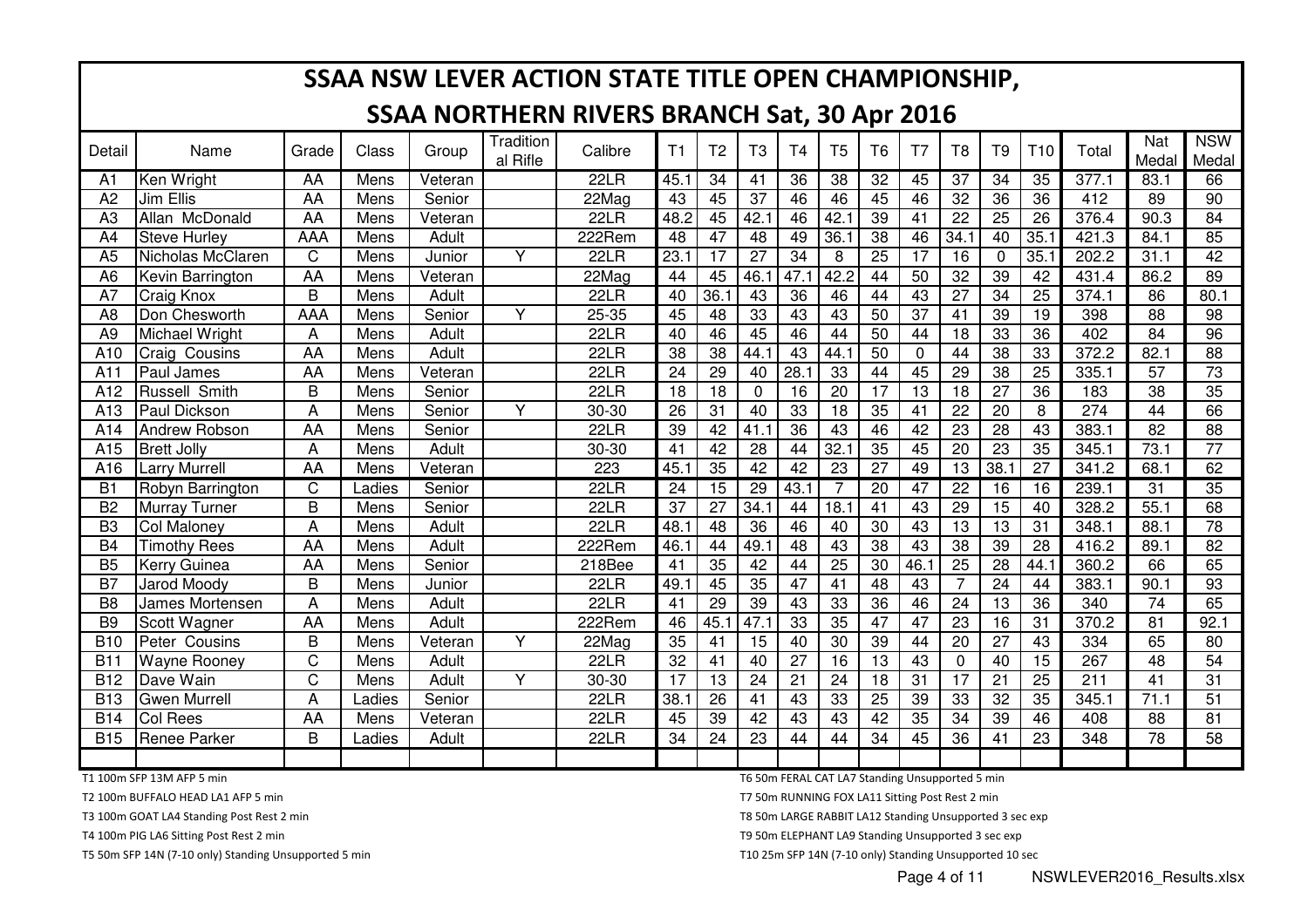#### SSAA NSW LEVER ACTION STATE TITLE OPEN CHAMPIONSHIP, SSAA NORTHERN RIVERS BRANCH Sat, 30 Apr 2016

#### Open Ranking

| Place           | Name                    | Grade                   | Class       | Group        | Calibre   | Total            |
|-----------------|-------------------------|-------------------------|-------------|--------------|-----------|------------------|
| 1               | <b>Kevin Barrington</b> | AA                      | <b>Mens</b> | Veteran      | 22Mag     | 431.4            |
| $\overline{2}$  | <b>Steve Hurley</b>     | AAA                     | Mens        | Adult        | $222$ Rem | 421.3            |
| 3               | <b>Timothy Rees</b>     | AA                      | Mens        | Adult        | 222Rem    | 416.2            |
| $\overline{4}$  | Jim Ellis               | AA                      | Mens        | Senior       | 22Mag     | $\overline{412}$ |
| $\overline{5}$  | Col Rees                | AA                      | Mens        | Veteran      | 22LR      | 408              |
| $\overline{6}$  | Michael Wright          | A                       | Mens        | Adult        | 22LR      | 402              |
| $\overline{7}$  | Don Chesworth           | AAA                     | Mens        | Senior       | 25-35     | 398              |
| $\overline{8}$  | <b>Jarod Moody</b>      | $\overline{B}$          | Mens        | Junior       | 22LR      | 383.1            |
| $\overline{9}$  | Andrew Robson           | AA                      | Mens        | Senior       | 22LR      | 383.1            |
| 10              | Ken Wright              | AA                      | Mens        | Veteran      | 22LR      | 377.1            |
| $\overline{11}$ | Allan McDonald          | AA                      | Mens        | Veteran      | 22LR      | 376.4            |
| 12              | Craig Knox              | B                       | Mens        | Adult        | 22LR      | 374.1            |
| $\overline{13}$ | Craig Cousins           | AA                      | Mens        | Adult        | 22LR      | 372.2            |
| 14              | Scott Wagner            | AA                      | Mens        | Adult        | 222Rem    | 370.2            |
| 15              | Kerry Guinea            | AA                      | Mens        | Senior       | 218Bee    | 360.2            |
| 16              | Col Maloney             | A                       | Mens        | Adult        | 22LR      | 348.1            |
| $\overline{17}$ | Renee Parker            | $\overline{\mathsf{B}}$ | Ladies      | Adult        | 22LR      | 348              |
| $\overline{18}$ | <b>Brett Jolly</b>      | $\overline{A}$          | Mens        | Adult        | 30-30     | 345.1            |
| 19              | Gwen Murrell            | A                       | Ladies      | Senior       | 22LR      | 345.1            |
| 20              | <b>Larry Murrell</b>    | AA                      | Mens        | Veteran      | 223       | 341.2            |
| $\overline{21}$ | James Mortensen         | $\overline{A}$          | Mens        | <b>Adult</b> | 22LR      | 340              |
| 22              | Paul James              | AA                      | Mens        | Veteran      | 22LR      | 335.1            |
| $\overline{23}$ | Peter Cousins           | $\overline{\mathsf{B}}$ | Mens        | Veteran      | 22Mag     | $\overline{3}34$ |
| $\overline{24}$ | Murray Turner           | $\overline{\mathsf{B}}$ | Mens        | Senior       | 22LR      | 328.2            |
| $\overline{25}$ | <b>Paul Dickson</b>     | $\overline{\mathsf{A}}$ | Mens        | Senior       | 30-30     | 274              |
| $\overline{26}$ | <b>Wayne Rooney</b>     | $\overline{\text{C}}$   | Mens        | <b>Adult</b> | 22LR      | 267              |
| $\overline{27}$ | Robyn Barrington        | C                       | Ladies      | Senior       | 22LR      | 239.1            |
| $\overline{28}$ | Dave Wain               | $\overline{\text{C}}$   | Mens        | Adult        | 30-30     | $\overline{211}$ |
| $\overline{30}$ | <b>Russell Smith</b>    | $\overline{\mathsf{B}}$ | Mens        | Senior       | 22LR      | 183              |
|                 |                         |                         |             |              |           |                  |
|                 |                         |                         |             |              |           |                  |

#### Traditional Rifle Ranking

| Place | Name              | Grade | Class | Group       | Calibre   | Total |
|-------|-------------------|-------|-------|-------------|-----------|-------|
|       | Don Chesworth     | AAA   | Mens  | Traditional | $25 - 35$ | 398   |
| 2     | Peter Cousins     | В     | Mens  | Traditional | 22Mag     | 334   |
| 3     | Paul Dickson      | А     | Mens  | Traditional | $30 - 30$ | 274   |
| 4     | Dave Wain         | С     | Mens  | Traditional | 30-30     | 211   |
| 5     | Nicholas McClaren | С     | Mens  | Traditional | 22LR      | 202.2 |
|       |                   |       |       |             |           |       |

### Ladies Ranking

| Place | Name                | Grade | Class  | Group  | Calibre | Total |
|-------|---------------------|-------|--------|--------|---------|-------|
|       | <b>Renee Parker</b> | B     | Ladies | Adult  | 22L R   | 348   |
| 2     | Gwen Murrell        |       | Ladies | Senior | 22L R   | 345.1 |
| 3     | Robyn Barrington    | С     | Ladies | Senior | 22L R   | 239.1 |
|       |                     |       |        |        |         |       |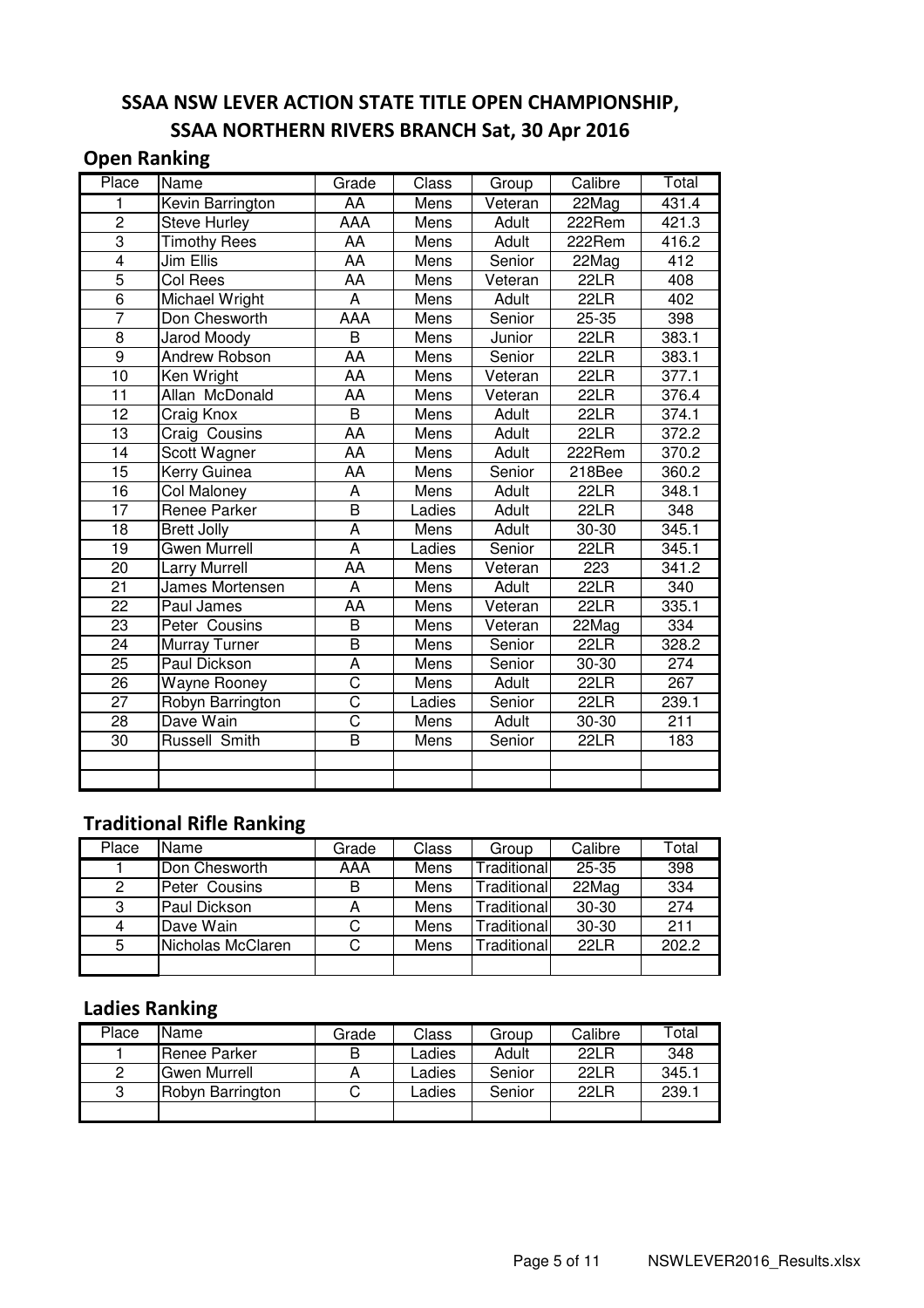#### SSAA NSW LEVER ACTION STATE TITLE OPEN CHAMPIONSHIP, SSAA NORTHERN RIVERS BRANCH Sat, 30 Apr 2016

#### Veterans Ranking

| Place | Name             | Grade | Class | Group   | Calibre     | Total |
|-------|------------------|-------|-------|---------|-------------|-------|
|       | Kevin Barrington | AA    | Mens  | Veteran | 22Mag       | 431.4 |
| 2     | Col Rees         | AA    | Mens  | Veteran | <b>22LR</b> | 408   |
| 3     | Ken Wright       | AA    | Mens  | Veteran | 22LR        | 377.1 |
| 4     | Allan McDonald   | AA    | Mens  | Veteran | 22LR        | 376.4 |
| 5     | Larry Murrell    | AA    | Mens  | Veteran | 223         | 341.2 |
| 6     | Paul James       | AA    | Mens  | Veteran | 22LR        | 335.1 |
|       | Peter Cousins    | В     | Mens  | Veteran | 22Mag       | 334   |
|       |                  |       |       |         |             |       |

#### Seniors Ranking

| Place          | <b>Name</b>          | Grade | Class  | Group  | Calibre | Total |
|----------------|----------------------|-------|--------|--------|---------|-------|
|                | Jim Ellis            | AA    | Mens   | Senior | 22Mag   | 412   |
| $\overline{2}$ | Don Chesworth        | AAA   | Mens   | Senior | 25-35   | 398   |
| 3              | Andrew Robson        | AA    | Mens   | Senior | 22LR    | 383.1 |
| 4              | Kerry Guinea         | AA    | Mens   | Senior | 218Bee  | 360.2 |
| 5              | Gwen Murrell         | A     | Ladies | Senior | 22LR    | 345.1 |
| 6              | <b>Murray Turner</b> | B     | Mens   | Senior | 22LR    | 328.2 |
| 7              | Paul Dickson         | A     | Mens   | Senior | 30-30   | 274   |
| 8              | Robyn Barrington     | С     | Ladies | Senior | 22LR    | 239.1 |
| 9              | Russell Smith        | В     | Mens   | Senior | 22LR    | 183   |
|                |                      |       |        |        |         |       |
|                |                      |       |        |        |         |       |

### Junior Ranking

| Place | lName.            | Grade | Class | Group  | Calibre     | $\tau$ otal |
|-------|-------------------|-------|-------|--------|-------------|-------------|
|       | Jarod Moody       | B     | Mens  | Junior | <b>22LR</b> | 383.1       |
| ▃     | Nicholas McClaren |       | Mens  | Junior | <b>22LR</b> | 202.2       |
|       |                   |       |       |        |             |             |

#### Grade Ranking

| Place          | Name                | Grade | Class  | Group   | Calibre   | Total |
|----------------|---------------------|-------|--------|---------|-----------|-------|
|                | <b>Steve Hurley</b> | AAA   | Mens   | Adult   | 222Rem    | 421.3 |
| $\overline{2}$ | Don Chesworth       | AAA   | Mens   | Senior  | $25 - 35$ | 398   |
|                | Kevin Barrington    | AA    | Mens   | Veteran | $22$ Mag  | 431.4 |
| $\overline{2}$ | <b>Timothy Rees</b> | AA    | Mens   | Adult   | 222Rem    | 416.2 |
| 3              | Jim Ellis           | AA    | Mens   | Senior  | 22Mag     | 412   |
| 4              | <b>Col Rees</b>     | AA    | Mens   | Veteran | 22LR      | 408   |
| 5              | Andrew Robson       | AA    | Mens   | Senior  | 22LR      | 383.1 |
| 6              | Ken Wright          | AA    | Mens   | Veteran | 22LR      | 377.1 |
| 7              | Allan McDonald      | AA    | Mens   | Veteran | 22LR      | 376.4 |
| 1              | Michael Wright      | A     | Mens   | Adult   | 22LR      | 402   |
| $\overline{2}$ | Col Maloney         | A     | Mens   | Adult   | 22LR      | 348.1 |
| 3              | <b>Brett Jolly</b>  | A     | Mens   | Adult   | $30 - 30$ | 345.1 |
| 4              | <b>Gwen Murrell</b> | A     | Ladies | Senior  | 22LR      | 345.1 |
| 5              | James Mortensen     | A     | Mens   | Adult   | 22LR      | 340   |
| 6              | Paul Dickson        | A     | Mens   | Senior  | 30-30     | 274   |
| 1              | Jarod Moody         | B     | Mens   | Junior  | 22LR      | 383.1 |
| $\overline{2}$ | Craig Knox          | B     | Mens   | Adult   | 22LR      | 374.1 |
| 3              | Renee Parker        | B     | Ladies | Adult   | 22LR      | 348   |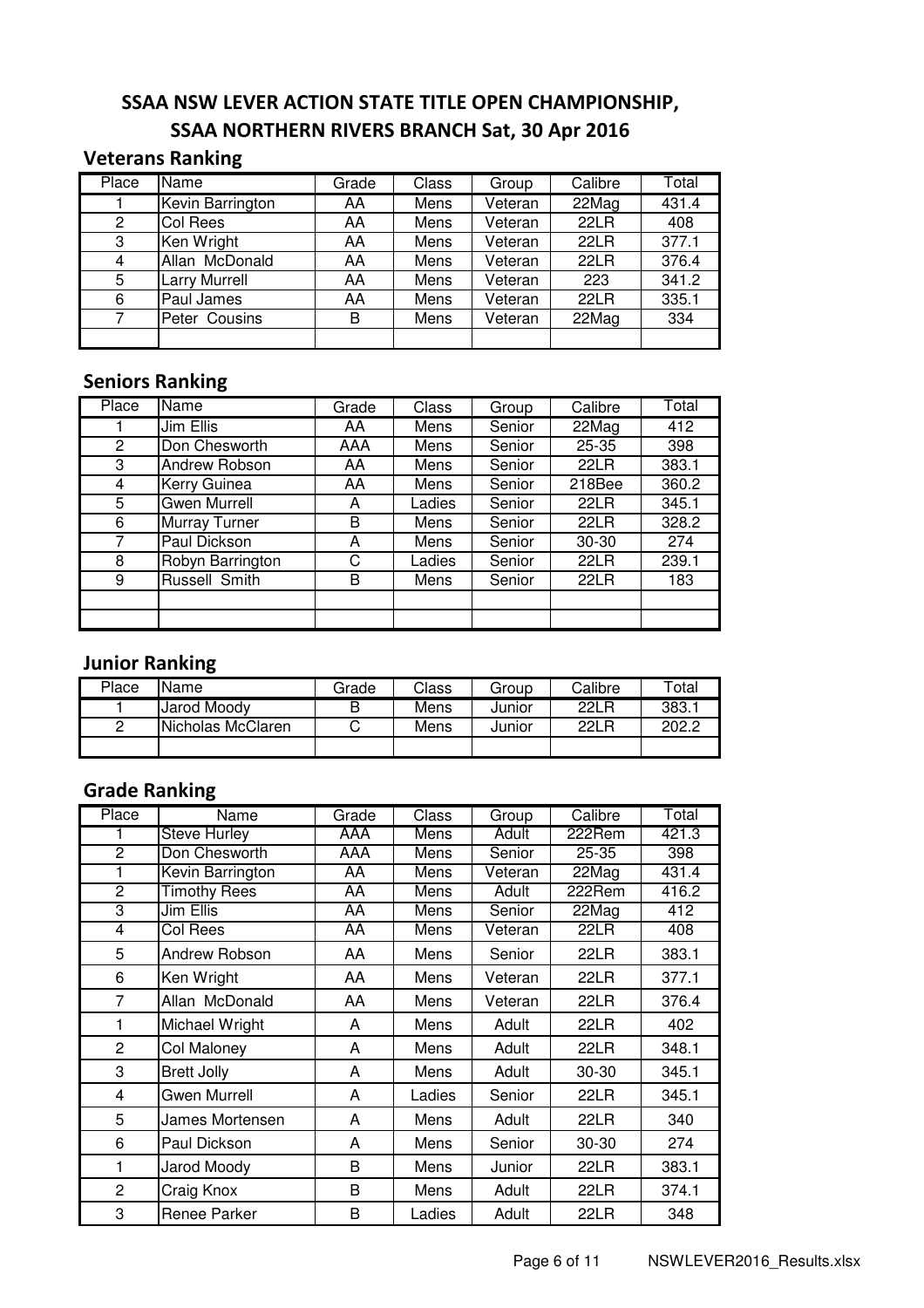|                | 33AA NONTHENN NIVENS DNANGH 381, 30 API 2010 |   |        |         |       |       |  |  |  |  |
|----------------|----------------------------------------------|---|--------|---------|-------|-------|--|--|--|--|
| 4              | Peter Cousins                                | B | Mens   | Veteran | 22Mag | 334   |  |  |  |  |
| 5              | Murray Turner                                | В | Mens   | Senior  | 22LR  | 328.2 |  |  |  |  |
| 6              | Russell Smith                                | B | Mens   | Senior  | 22LR  | 183   |  |  |  |  |
|                | <b>Wayne Rooney</b>                          | С | Mens   | Adult   | 22LR  | 267   |  |  |  |  |
| $\overline{2}$ | Robyn Barrington                             | C | Ladies | Senior  | 22LR  | 239.1 |  |  |  |  |
| 3              | Dave Wain                                    | C | Mens   | Adult   | 30-30 | 211   |  |  |  |  |
| 4              | Nicholas McClaren                            | C | Mens   | Junior  | 22LR  | 202.2 |  |  |  |  |
|                |                                              |   |        |         |       |       |  |  |  |  |
|                |                                              |   |        |         |       |       |  |  |  |  |

#### SSAA NSW LEVER ACTION STATE TITLE OPEN CHAMPIONSHIP, SSAA NORTHERN RIVERS BRANCH Sat, 30 Apr 2016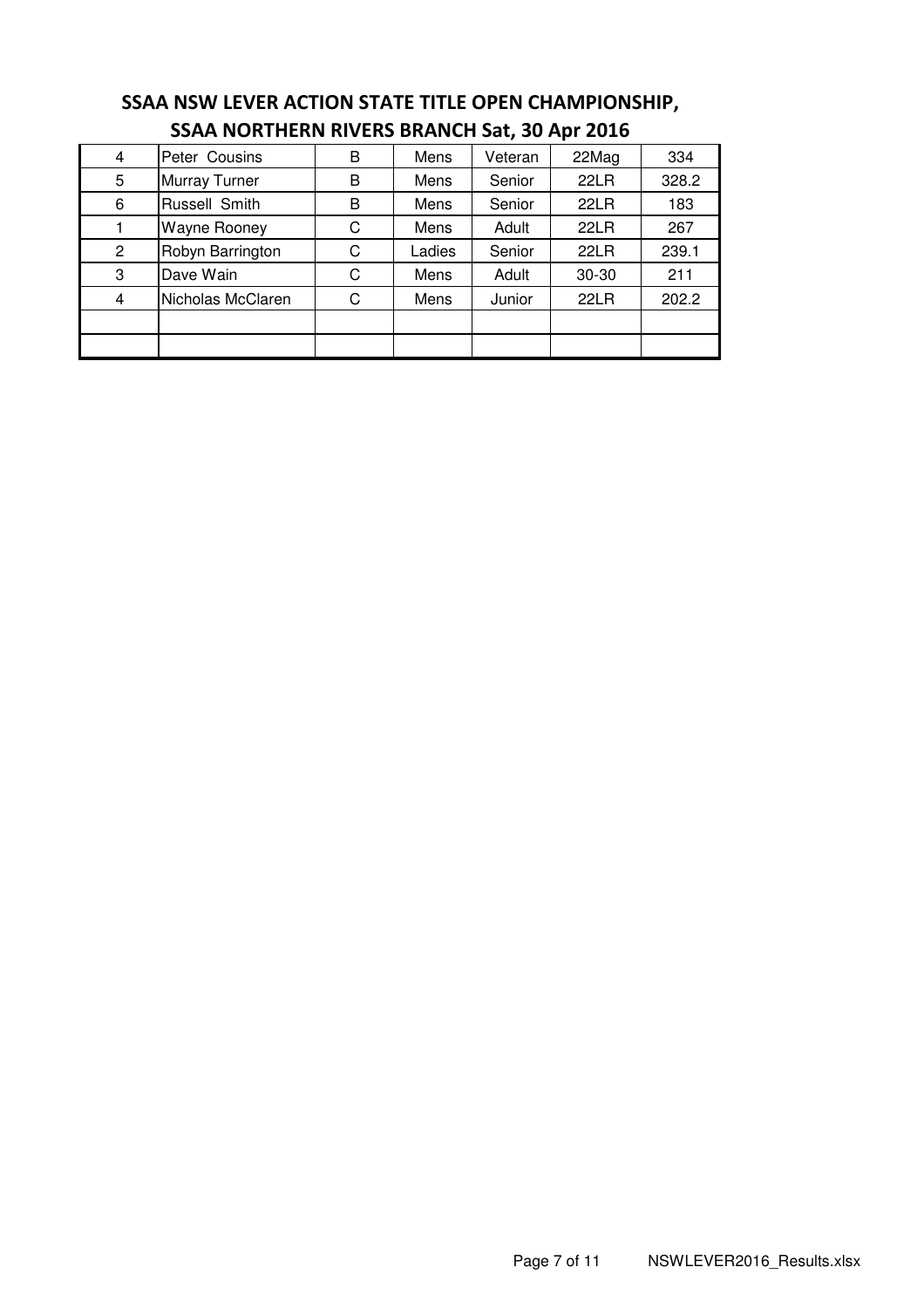|                 | SSAA NSW LEVER ACTION STATE TITLE CLASSIC CALIBRE, |                       |        |         |           |                 |                 |                 |                 |                 |                 |                 |       |                   |
|-----------------|----------------------------------------------------|-----------------------|--------|---------|-----------|-----------------|-----------------|-----------------|-----------------|-----------------|-----------------|-----------------|-------|-------------------|
|                 | <b>SSAA NORTHERN RIVERS BRANCH Sun, 1 May 2016</b> |                       |        |         |           |                 |                 |                 |                 |                 |                 |                 |       |                   |
| Detail          | Name                                               | Grade                 | Class  | Group   | Calibre   | T1              | T <sub>2</sub>  | T <sub>3</sub>  | T <sub>4</sub>  | T <sub>5</sub>  | T <sub>6</sub>  | T7              | Total | National<br>Medal |
| A <sub>1</sub>  | <b>Gwen Murrell</b>                                | B                     | Ladies | Senior  | $32 - 20$ | $\overline{21}$ | $\overline{18}$ | 27.1            | $\overline{42}$ | 18              | $\overline{23}$ | $\overline{15}$ | 164.1 | 48.1              |
| A2              | <b>Wayne Rooney</b>                                | C                     | Mens   | Adult   | 30-30     | 18.1            | 9               | $\mathbf 0$     | 40              | 39              | 4               | 21              | 131.1 | 18.1              |
| A <sub>3</sub>  | <b>Steve Hurley</b>                                | AAA                   | Mens   | Adult   | 218Bee    | 47.1            | 49.3            | 43.1            | $\overline{47}$ | 50              | 28              | 46.2            | 310.7 | 90.2              |
| A4              | Allan McDonald                                     | B                     | Mens   | Veteran | 357M      | 34.1            | 17.1            | 28.1            | $\overline{42}$ | $\overline{34}$ | 25              | 42              | 222.3 | 62.2              |
| A <sub>5</sub>  | <b>Col Maloney</b>                                 | B                     | Mens   | Adult   | 218Bee    | 38              | 28              | 15              | 48.1            | 46              | 10              | 34.1            | 219.2 | 53                |
| A <sub>6</sub>  | Kevin Barrington                                   | AA                    | Mens   | Veteran | 218Bee    | 42.1            | $\overline{31}$ | 25              | 40              | 45              | 31              | 30              | 244.1 | 67.1              |
| A7              | <b>Kerry Guinea</b>                                | A                     | Mens   | Senior  | 218Bee    | 33              | 37              | 45              | 35              | 49              | 33              | 29              | 261   | 78                |
| A <sub>8</sub>  | Don Chesworth                                      | AAA                   | Mens   | Senior  | 25-35     | 43              | 45.1            | 47.1            | $\overline{42}$ | 50              | 43              | 20.1            | 290.3 | 90.1              |
| A <sub>9</sub>  | <b>Craig Cousins</b>                               | A                     | Mens   | Adult   | 30-30     | 24              | 22              | 28              | 45              | 46              | 44.1            | 42.1            | 251.2 | 52                |
| A10             | Craig Knox                                         | B                     | Mens   | Adult   | 30-30     | 37.1            | 33              | 35.1            | 49              | 41              | $\overline{31}$ | 39              | 265.2 | 72.2              |
| A <sub>11</sub> | <b>Murray Turner</b>                               | C                     | Mens   | Senior  | 30-30     | 33              | 41              | 23              | 49.1            | 44              | 24              | 33.1            | 247.2 | 56                |
| A12             | Dave Wain                                          | $\overline{\text{C}}$ | Mens   | Adult   | 30-30     | $\overline{16}$ | $\Omega$        | $\mathbf 0$     | 41.1            | 39              | 15              | $\overline{7}$  | 118.1 | $\overline{16}$   |
| A13             | Jim Ellis                                          | AA                    | Mens   | Senior  | 218Bee    | 41.1            | 44              | 44              | 34              | 48              | 36              | 15              | 262.1 | 85.1              |
| A14             | Robyn Barrington                                   | $\mathsf C$           | Ladies | Senior  | 218Bee    | $\Omega$        | 14              | 8               | 27              | $\Omega$        | 16              | $\mathbf 0$     | 65    | 8                 |
| $\overline{B1}$ | <b>Russell Smith</b>                               | $\overline{B}$        | Mens   | Senior  | 357M      | $\overline{34}$ | 35.1            | 0               | 38.1            | $\overline{25}$ | $\overline{12}$ | 37              | 181.2 | 34                |
| B <sub>2</sub>  | Paul Dickson                                       | A                     | Mens   | Senior  | 32-20     | 30              | 31              | $\overline{25}$ | 40.1            | 44              | 25              | 45.2            | 240.3 | $\overline{55}$   |
| B <sub>3</sub>  | <b>Brett Jolly</b>                                 | B                     | Mens   | Adult   | 30-30     | 40              | 44              | $\overline{16}$ | 43.1            | 40              | 33              | $\overline{47}$ | 263.1 | $\overline{56}$   |
| <b>B4</b>       | Paul James                                         | A                     | Mens   | Veteran | 30-30     | 15              | 27              | 34.1            | 42              | 32              | 25              | 39              | 214.1 | 49.1              |
| <b>B5</b>       | Jarod Moody                                        | C                     | Mens   | Junior  | 30-30     | 43.2            | 25              | $\mathbf 0$     | 42              | 33              | 15              | 31              | 189.2 | 43.2              |
| B <sub>6</sub>  | <b>Andrew Robson</b>                               | A                     | Mens   | Senior  | 32-20     | 31              | 37              | 27              | 33.1            | 39              | 32              | 43.1            | 242.2 | 58                |
| B <sub>8</sub>  | Scott Wagner                                       | A                     | Mens   | Adult   | 30-30     | 45.1            | 46              | 25.1            | 44.1            | 49              | 16              | 43.1            | 268.4 | 70.2              |
| B <sub>9</sub>  | <b>Timothy Rees</b>                                | AA                    | Mens   | Adult   | 30-30     | 41              | 26.1            | 16              | 36              | 47              | 18              | 43              | 227.1 | 57                |
| <b>B10</b>      | Nicholas McClaren                                  | $\mathsf C$           | Mens   | Junior  | 30-30     | 45.1            | 33              | 9               | 42              | 44              | 26              | 27              | 226.1 | 54.1              |
| <b>B11</b>      | <b>Col Rees</b>                                    | AA                    | Mens   | Veteran | 30-30     | 20.1            | 8               | $\overline{7}$  | 49.1            | 49              | 36              | 48.1            | 217.3 | 27.1              |
| <b>B12</b>      | Peter Cousins                                      | C                     | Mens   | Veteran | 32-20     | 41              | 16              | 38              | 25              | 6               | 23              | 25              | 174   | 79                |
| <b>B13</b>      | <b>Larry Murrell</b>                               | A                     | Mens   | Veteran | 30-30     | 37.1            | 43              | 30              | 48.2            | 33              | 29              | 36.2            | 256.5 | 67.1              |
| <b>B14</b>      | <b>Renee Parker</b>                                | C                     | Ladies | Adult   | 218Bee    | 39              | 32              | $\Omega$        | $\mathbf{0}$    | 30              | 18              | 35.1            | 154.1 | 39                |
|                 |                                                    |                       |        |         |           |                 |                 |                 |                 |                 |                 |                 |       |                   |
|                 |                                                    |                       |        |         |           |                 |                 |                 |                 |                 |                 |                 |       |                   |

T2 100m GOAT LA4 Standing Post Rest 2 min

T3 50m FOX HEAD LA3 Standing Unsupported 5 min

T4 50m BUFFALO HEAD LA1 Sitting Post Rest 2 min

T6 50m PIG LA6 Standing Unsupported 3 sec exp

T7 25m SMALL BEAR LA2 Standing Unsupported 15 sec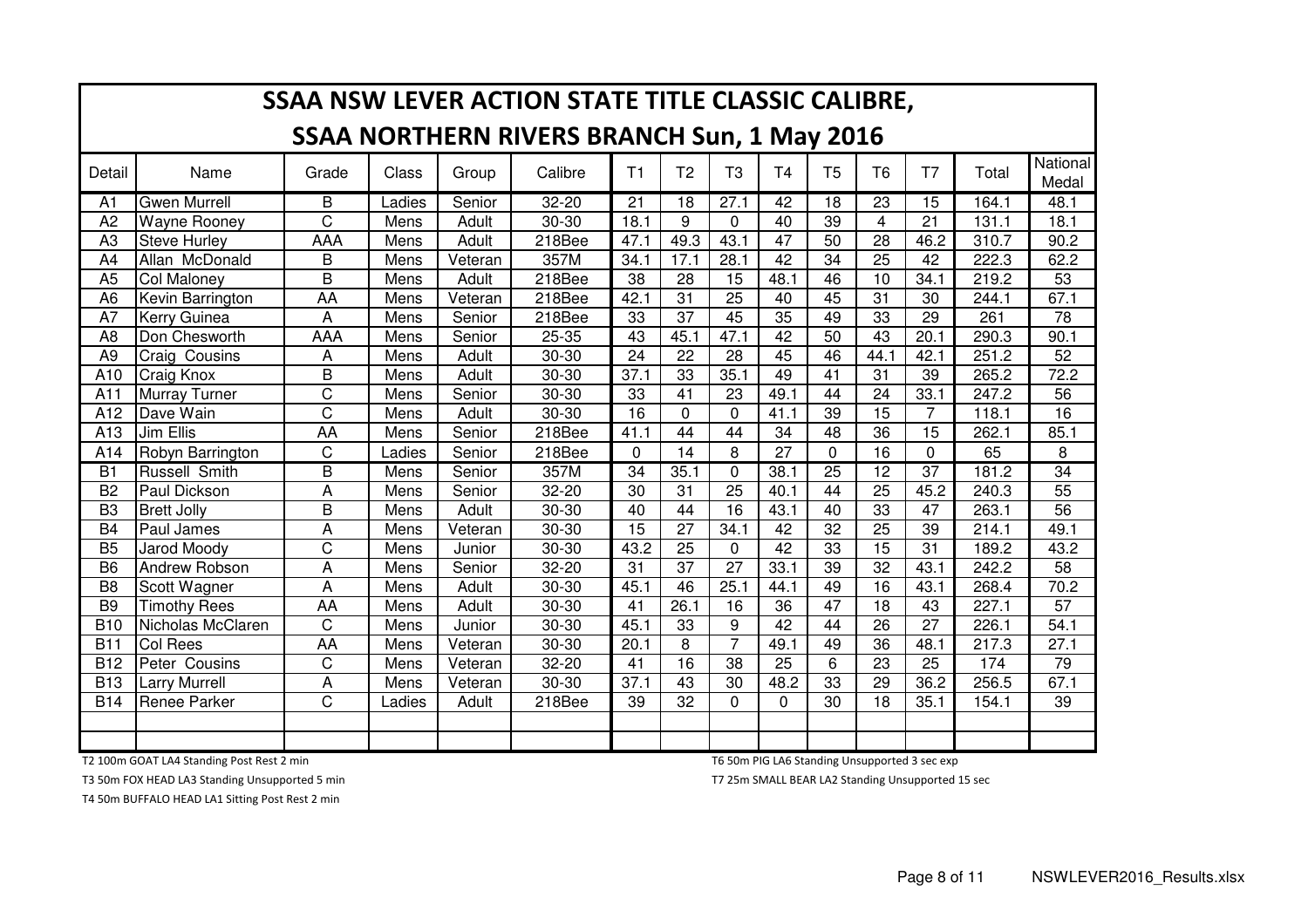## SSAA NSW LEVER ACTION STATE TITLE CLASSIC CALIBRE, SSAA NORTHERN RIVERS BRANCH Sun, 1 May 2016

#### Classic Ranking

| Place           | Name                 | Grade                   | Class  | Group   | Calibre   | Total |
|-----------------|----------------------|-------------------------|--------|---------|-----------|-------|
| 1               | <b>Steve Hurley</b>  | <b>AAA</b>              | Mens   | Adult   | 218Bee    | 310.7 |
| $\overline{2}$  | Don Chesworth        | AAA                     | Mens   | Senior  | 25-35     | 290.3 |
| $\overline{3}$  | Scott Wagner         | A                       | Mens   | Adult   | 30-30     | 268.4 |
| $\overline{4}$  | Craig Knox           | $\overline{\mathsf{B}}$ | Mens   | Adult   | 30-30     | 265.2 |
| $\overline{5}$  | <b>Brett Jolly</b>   | $\overline{\mathsf{B}}$ | Mens   | Adult   | 30-30     | 263.1 |
| $\overline{6}$  | Jim Ellis            | AA                      | Mens   | Senior  | 218Bee    | 262.1 |
| $\overline{7}$  | Kerry Guinea         | A                       | Mens   | Senior  | 218Bee    | 261   |
| 8               | <b>Larry Murrell</b> | A                       | Mens   | Veteran | 30-30     | 256.5 |
| $\overline{9}$  | Craig Cousins        | $\overline{\mathsf{A}}$ | Mens   | Adult   | 30-30     | 251.2 |
| 10              | Murray Turner        | $\overline{\text{C}}$   | Mens   | Senior  | 30-30     | 247.2 |
| $\overline{11}$ | Kevin Barrington     | <b>AA</b>               | Mens   | Veteran | 218Bee    | 244.1 |
| 12              | Andrew Robson        | A                       | Mens   | Senior  | 32-20     | 242.2 |
| 13              | Paul Dickson         | A                       | Mens   | Senior  | 32-20     | 240.3 |
| 14              | <b>Timothy Rees</b>  | AA                      | Mens   | Adult   | 30-30     | 227.1 |
| 15              | Nicholas McClaren    | $\overline{\text{C}}$   | Mens   | Junior  | 30-30     | 226.1 |
| 16              | Allan McDonald       | $\overline{\mathsf{B}}$ | Mens   | Veteran | 357M      | 222.3 |
| 17              | Col Maloney          | $\overline{\mathsf{B}}$ | Mens   | Adult   | 218Bee    | 219.2 |
| $\overline{18}$ | Col Rees             | AA                      | Mens   | Veteran | 30-30     | 217.3 |
| 19              | Paul James           | A                       | Mens   | Veteran | 30-30     | 214.1 |
| 20              | <b>Jarod Moody</b>   | $\overline{\text{C}}$   | Mens   | Junior  | 30-30     | 189.2 |
| 21              | Russell Smith        | $\overline{\mathsf{B}}$ | Mens   | Senior  | 357M      | 181.2 |
| 22              | Peter Cousins        | C                       | Mens   | Veteran | 32-20     | 174   |
| 23              | <b>Gwen Murrell</b>  | $\overline{\mathsf{B}}$ | Ladies | Senior  | 32-20     | 164.1 |
| $\overline{24}$ | Renee Parker         | $\overline{\text{c}}$   | Ladies | Adult   | 218Bee    | 154.1 |
| 25              | Wayne Rooney         | $\overline{\text{C}}$   | Mens   | Adult   | 30-30     | 131.1 |
| $\overline{26}$ | Dave Wain            | $\overline{\text{C}}$   | Mens   | Adult   | $30 - 30$ | 118.1 |
| $\overline{27}$ | Robyn Barrington     | $\overline{\text{C}}$   | Ladies | Senior  | 218Bee    | 65    |
|                 |                      |                         |        |         |           |       |

## Ladies Ranking

| Place | Name             | Grade | Class  | Group  | Calibre   | Total |
|-------|------------------|-------|--------|--------|-----------|-------|
|       | Gwen Murrell     | В     | _adies | Senior | $32 - 20$ | 164.1 |
| 2     | Renee Parker     |       | _adies | Adult  | 218Bee    | 154.1 |
| 3     | Robyn Barrington |       | _adies | Senior | 218Bee    | 65    |
|       |                  |       |        |        |           |       |

### Veterans Ranking

| Place | <b>Name</b>      | Grade | Class | Group   | Calibre   | Total |
|-------|------------------|-------|-------|---------|-----------|-------|
|       | Larry Murrell    | А     | Mens  | Veteran | $30 - 30$ | 256.5 |
| 2     | Kevin Barrington | AA    | Mens  | Veteran | 218Bee    | 244.1 |
| 3     | Allan McDonald   | B     | Mens  | Veteran | 357M      | 222.3 |
| 4     | <b>Col Rees</b>  | AA    | Mens  | Veteran | $30 - 30$ | 217.3 |
| 5     | Paul James       | А     | Mens  | Veteran | 30-30     | 214.1 |
| 6     | Peter Cousins    | C     | Mens  | Veteran | $32 - 20$ | 174   |
|       |                  |       |       |         |           |       |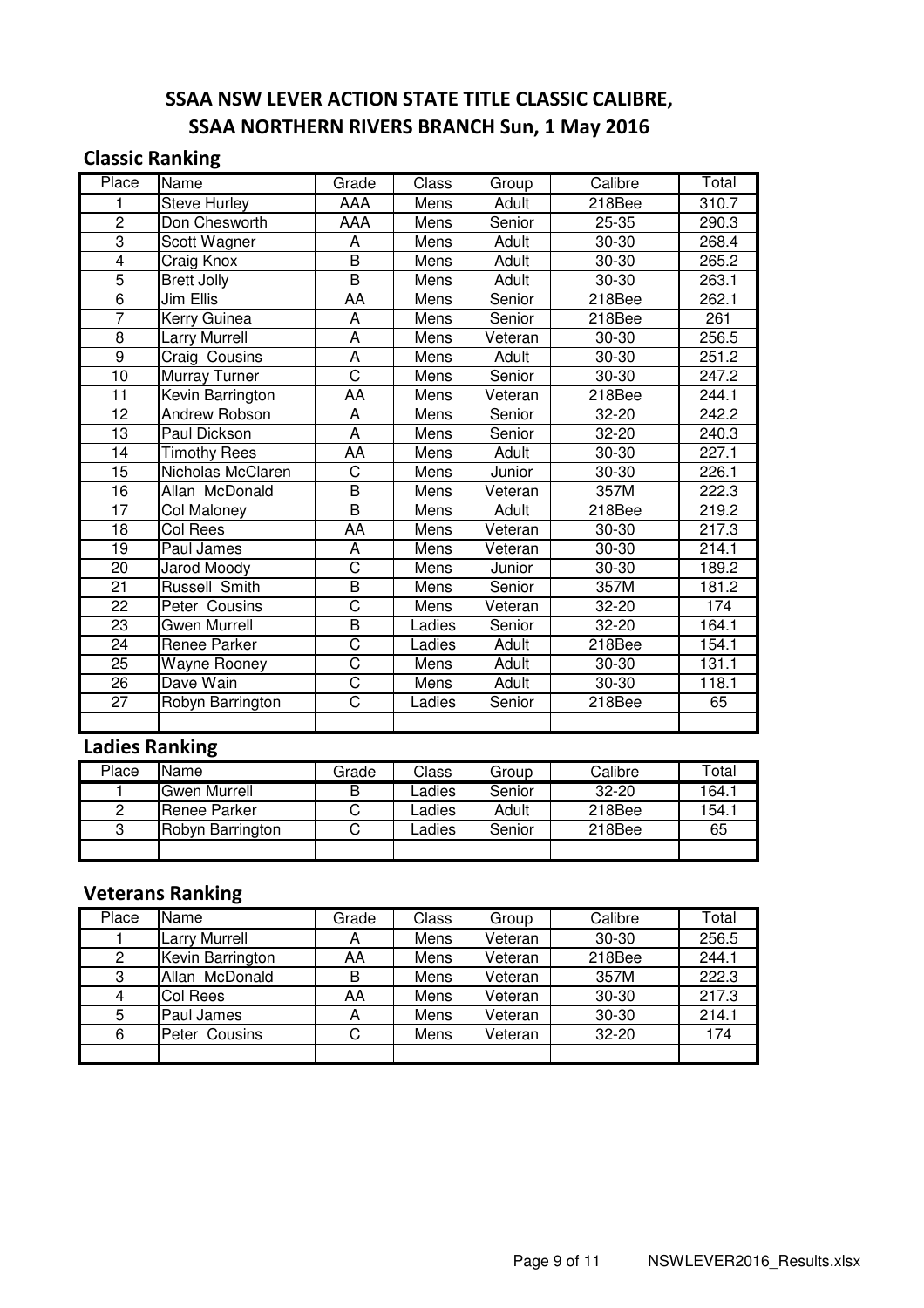## SSAA NSW LEVER ACTION STATE TITLE CLASSIC CALIBRE, SSAA NORTHERN RIVERS BRANCH Sun, 1 May 2016

#### Seniors Ranking

| Place | Name                 | Grade | Class  | Group  | Calibre   | Total |
|-------|----------------------|-------|--------|--------|-----------|-------|
|       | Don Chesworth        | AAA   | Mens   | Senior | $25 - 35$ | 290.3 |
| 2     | Jim Ellis            | AA    | Mens   | Senior | 218Bee    | 262.1 |
| 3     | <b>Kerry Guinea</b>  | А     | Mens   | Senior | 218Bee    | 261   |
| 4     | <b>Murray Turner</b> | C     | Mens   | Senior | $30 - 30$ | 247.2 |
| 5     | Andrew Robson        | А     | Mens   | Senior | $32 - 20$ | 242.2 |
| 6     | Paul Dickson         | А     | Mens   | Senior | $32 - 20$ | 240.3 |
| 7     | Russell Smith        | B     | Mens   | Senior | 357M      | 181.2 |
| 8     | Gwen Murrell         | B     | Ladies | Senior | $32 - 20$ | 164.1 |
| 9     | Robyn Barrington     | С     | Ladies | Senior | 218Bee    | 65    |
|       |                      |       |        |        |           |       |

#### Junior Ranking

| Place | Name              | Grade | Class | Group  | Calibre   | $\tau$ otal |
|-------|-------------------|-------|-------|--------|-----------|-------------|
|       | Nicholas McClaren |       | Mens  | Junior | $30 - 30$ | 226.        |
|       | Jarod Moodv       |       | Mens  | Junior | $30 - 30$ | 189.2       |
|       |                   |       |       |        |           |             |

### Grade Ranking

| Place          | Name                 | Grade                   | Class       |              | Calibre   | Total |
|----------------|----------------------|-------------------------|-------------|--------------|-----------|-------|
|                | Steve Hurley         | AAA                     | Mens        | Adult        | 218Bee    | 310.7 |
| $\overline{2}$ | Don Chesworth        | <b>AAA</b>              | Mens        | Senior       | $25 - 35$ | 290.3 |
| 1              | Jim Ellis            | <b>AA</b>               | Mens        | Senior       | 218Bee    | 262.1 |
| $\overline{2}$ | Kevin Barrington     | AA                      | Mens        | Veteran      | 218Bee    | 244.1 |
| 3              | <b>Timothy Rees</b>  | AA                      | Mens        | Adult        | $30 - 30$ | 227.1 |
| $\overline{4}$ | Col Rees             | AA                      | Mens        | Veteran      | $30 - 30$ | 217.3 |
| ī              | Scott Wagner         | A                       | Mens        | Adult        | $30 - 30$ | 268.4 |
| $\overline{2}$ | Kerry Guinea         | $\overline{\mathsf{A}}$ | Mens        | Senior       | 218Bee    | 261   |
| 3              | <b>Larry Murrell</b> | $\overline{\mathsf{A}}$ | Mens        | Veteran      | $30 - 30$ | 256.5 |
| $\overline{4}$ | Craig Cousins        | $\overline{\mathsf{A}}$ | Mens        | Adult        | $30 - 30$ | 251.2 |
| $\overline{5}$ | <b>Andrew Robson</b> | $\overline{\mathsf{A}}$ | Mens        | Senior       | $32 - 20$ | 242.2 |
| 6              | Paul Dickson         | $\overline{\mathsf{A}}$ | Mens        | Senior       | $32 - 20$ | 240.3 |
| 7              | Paul James           | $\overline{\mathsf{A}}$ | <b>Mens</b> | Veteran      | $30 - 30$ | 214.1 |
| 1              | Craig Knox           | $\overline{\mathsf{B}}$ | <b>Mens</b> | <b>Adult</b> | $30 - 30$ | 265.2 |
| $\overline{2}$ | <b>Brett Jolly</b>   | B                       | <b>Mens</b> | <b>Adult</b> | $30 - 30$ | 263.1 |
| $\overline{3}$ | Allan McDonald       | B                       | Mens        | Veteran      | 357M      | 222.3 |
| 4              | <b>Col Maloney</b>   | B                       | Mens        | Adult        | 218Bee    | 219.2 |
| $\overline{5}$ | <b>Russell Smith</b> | $\overline{\mathsf{B}}$ | Mens        | Senior       | 357M      | 181.2 |
| $\overline{6}$ | Gwen Murrell         | B                       | Ladies      | Senior       | $32 - 20$ | 164.1 |
| 1              | Murray Turner        | C                       | Mens        | Senior       | $30 - 30$ | 247.2 |
| $\overline{2}$ | Nicholas McClaren    | $\overline{\text{C}}$   | <b>Mens</b> | Junior       | $30 - 30$ | 226.1 |
| 3              | <b>Jarod Moody</b>   | $\overline{\text{C}}$   | Mens        | Junior       | $30 - 30$ | 189.2 |
| 4              | Peter Cousins        | $\overline{\text{C}}$   | <b>Mens</b> | Veteran      | $32 - 20$ | 174   |
| 5              | Renee Parker         | $\overline{\text{C}}$   | Ladies      | Adult        | 218Bee    | 154.1 |
| $\overline{6}$ | <b>Wayne Rooney</b>  | $\overline{\text{C}}$   | <b>Mens</b> | <b>Adult</b> | $30 - 30$ | 131.1 |
| 7              | Dave Wain            | $\overline{\text{C}}$   | Mens        | Adult        | $30 - 30$ | 118.1 |
| $\overline{8}$ | Robyn Barrington     | $\overline{\text{C}}$   | Ladies      | Senior       | 218Bee    | 65    |
|                |                      |                         |             |              |           |       |
|                |                      |                         |             |              |           |       |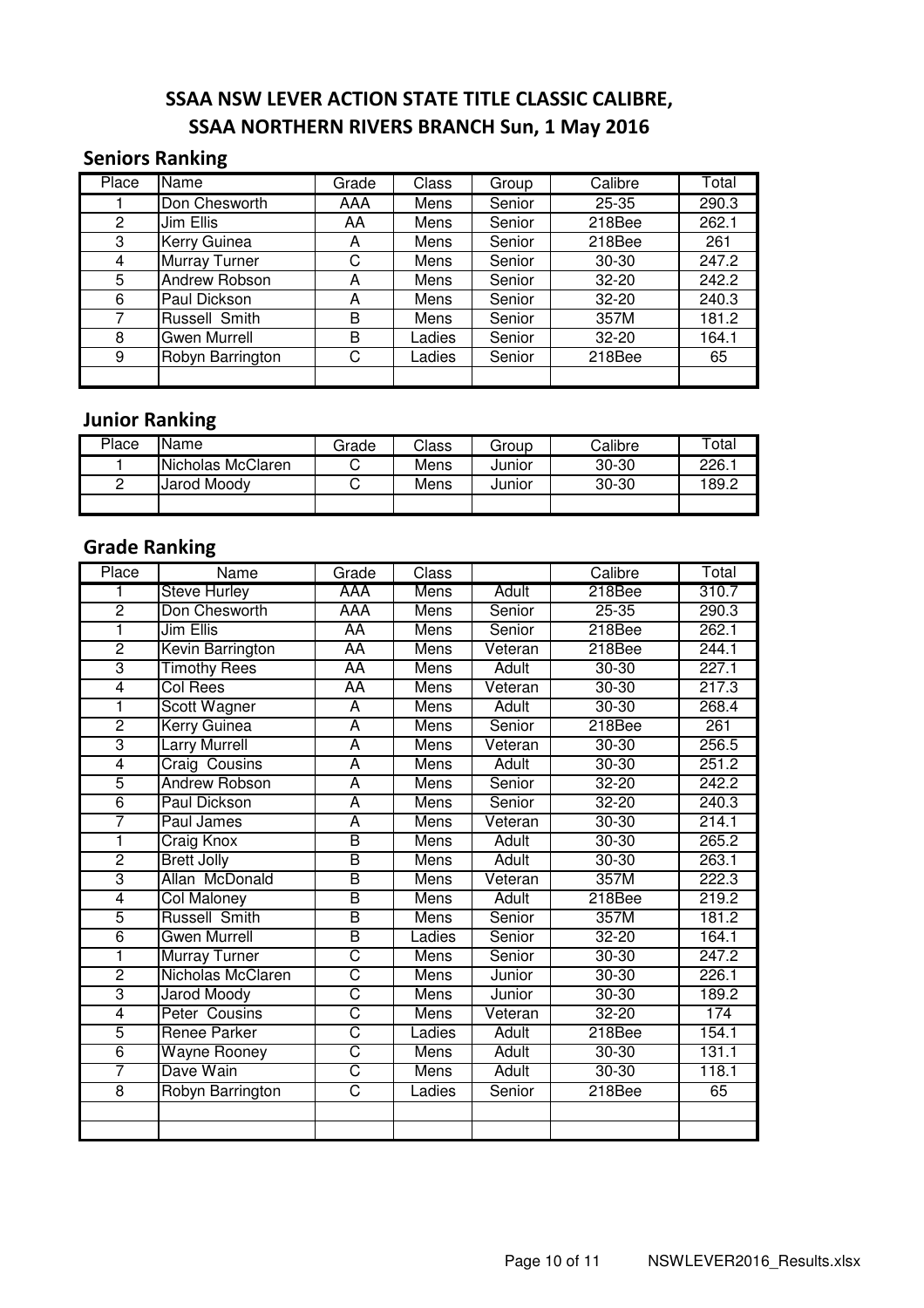## SSAA NSW LEVER ACTION STATE TITLE, SSAA NORTHERN RIVERS **BRANCH**

### NSW STATE TWO GUN 30 April, 1 May 2016

|                 | <b>Two Gun Ranking Open</b> |                  |                |        |
|-----------------|-----------------------------|------------------|----------------|--------|
| Place           | Name                        | <b>OPEN</b>      | <b>CLASSIC</b> | Total  |
| 1               | <b>Steve Hurley</b>         | 421.3            | 310.7          | 731.10 |
| $\overline{2}$  | Don Chesworth               | 398              | 290.3          | 688.3  |
| $\overline{3}$  | Kevin Barrington            | 431.4            | 244.1          | 675.5  |
| $\overline{4}$  | <b>Jim Ellis</b>            | 412              | 262.1          | 674.1  |
| 5               | <b>Timothy Rees</b>         | 416.2            | 227.1          | 643.3  |
| $\overline{6}$  | Craig Knox                  | 374.1            | 265.2          | 639.3  |
| 7               | Scott Wagner                | 370.2            | 268.4          | 638.6  |
| 8               | Col Rees                    | 408              | 217.3          | 625.3  |
| $\overline{9}$  | <b>Andrew Robson</b>        | 383.1            | 242.2          | 625.3  |
| 10              | Craig Cousins               | 372.2            | 251.2          | 623.4  |
| $\overline{11}$ | Kerry Guinea                | 360.2            | 261            | 621.2  |
| $\overline{12}$ | <b>Brett Jolly</b>          | 345.1            | 263.1          | 608.2  |
| $\overline{13}$ | Allan McDonald              | 376.4            | 222.3          | 598.7  |
| $\overline{14}$ | <b>Larry Murrell</b>        | 341.2            | 256.5          | 597.7  |
| 15              | <b>Murray Turner</b>        | 328.2            | 247.2          | 575.4  |
| $\overline{16}$ | <b>Jarod Moody</b>          | 383.1            | 189.2          | 572.3  |
| 17              | <b>Col Maloney</b>          | 348.1            | 219.2          | 567.3  |
| 18              | Paul James                  | 335.1            | 214.1          | 549.2  |
| 19              | Paul Dickson                | 274              | 240.3          | 514.3  |
| 20              | <b>Gwen Murrell</b>         | 345.1            | 164.1          | 509.2  |
| 21              | Peter Cousins               | 334              | 174            | 508    |
| $\overline{22}$ | Renee Parker                | $\overline{348}$ | 154.1          | 502.1  |
| 23              | Nicholas McClaren           | 202.2            | 226.1          | 428.3  |
| 24              | Michael Wright              | 402              | 0              | 402    |
| 25              | Wayne Rooney                | 267              | 131.1          | 398.1  |
| $\overline{26}$ | Ken Wright                  | 377.1            | $\Omega$       | 377.1  |
| 27              | <b>Russell Smith</b>        | 183              | 181.2          | 364.2  |
| 28              | James Mortensen             | 340              | $\Omega$       | 340    |
| 30              | Robyn Barrington            | 239.1            | 65             | 304.1  |
|                 |                             |                  |                |        |

| <b>Two Gun Ranking Ladies</b> |                  |             |                |       |  |  |  |  |
|-------------------------------|------------------|-------------|----------------|-------|--|--|--|--|
| Place                         | Name             | <b>OPEN</b> | <b>CLASSIC</b> | Total |  |  |  |  |
|                               | Gwen Murrell     | 345.1       | 164.1          | 509.2 |  |  |  |  |
| 2                             | Renee Parker     | 348         | 154.1          | 502.1 |  |  |  |  |
| 3                             | Robyn Barrington | 239.1       | 65             | 304.1 |  |  |  |  |
|                               |                  |             |                |       |  |  |  |  |

| <b>Two Gun Ranking Juniors</b> |                   |       |                |       |  |  |  |  |
|--------------------------------|-------------------|-------|----------------|-------|--|--|--|--|
| Place                          | Name              | OPEN  | <b>CLASSIC</b> | Total |  |  |  |  |
|                                | Jarod Moody       | 383.1 | 189.2          | 572.3 |  |  |  |  |
|                                | Nicholas McClaren | 202.2 | 226.1          | 428.3 |  |  |  |  |
|                                |                   |       |                |       |  |  |  |  |